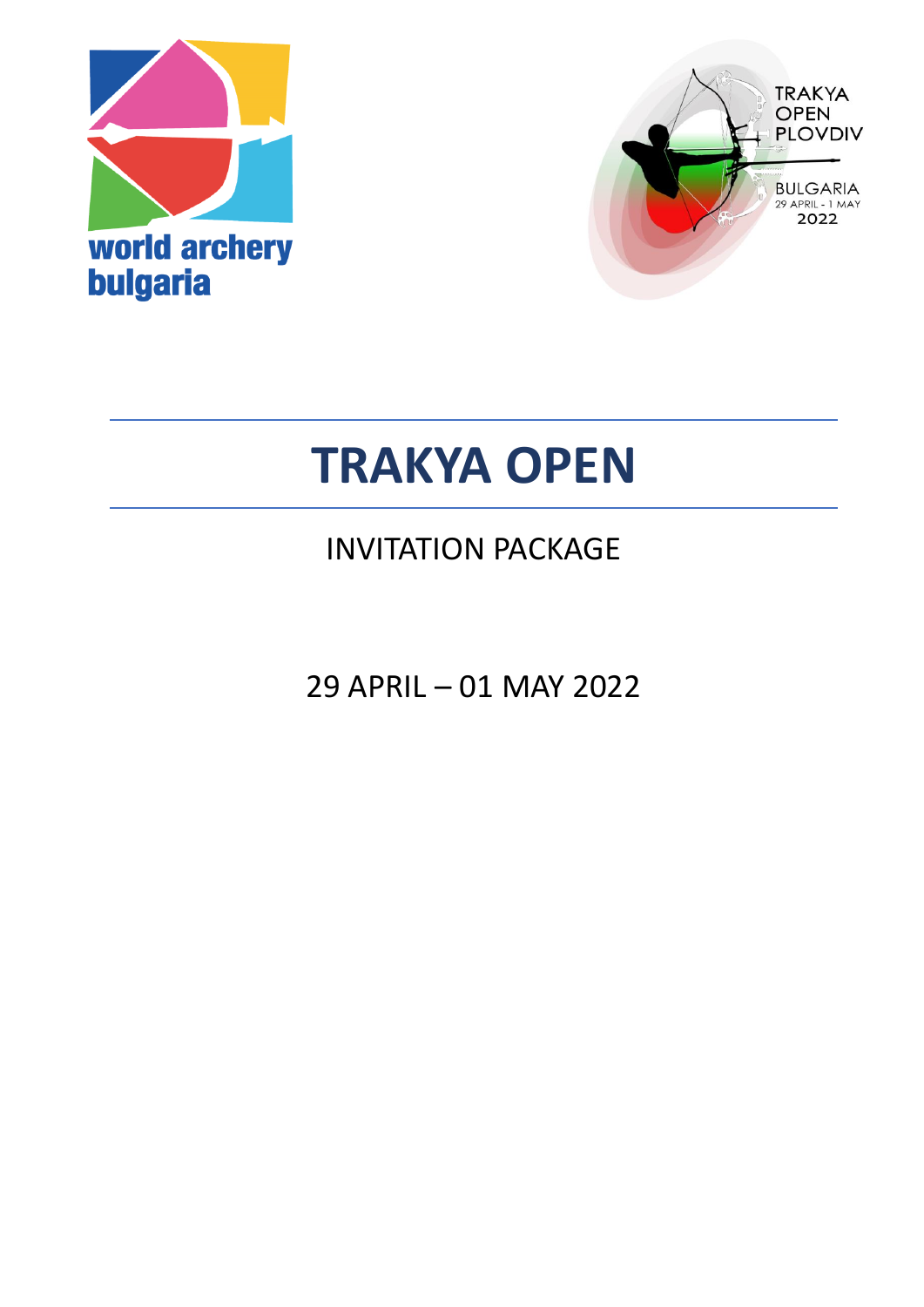### **TO ALL WORLD ARCHERY, WORLD ARCHERY EUROPE MEMBER ASSOCIATIONS AND CLUBS**

Dear President,

On behalf of the Organizing Committee of the Bulgarian Archery Federation (BAF) I invite you to take part in the TRAKYA OPEN, which will be held on 29<sup>th</sup> April to 01<sup>st</sup> May 2022 at Plovdiv, BULGARIA. TRAKYA OPEN precedes European Grand Prix 2022 and will be held on the same field where EGP will happen, that gives you great opportunity to warm up for EGP 2022. Trakya Cup will be open for Recurve, Compound and Barebow, for Cadets (Under 18), Juniors (Under 21), Men/Women and Masters (50+). Under Barebow we will allow all: longbow, traditional, instinctive.

I would be very happy to see you and your team in Plovdiv – the European capital of culture for 2019. You will receive a warm and friendly welcome from this mysterious city, with its charm and ancient history.

Plovdiv is located 140 km from Sofia – Bulgarian capital. Plovdiv is hosting the European Grand Prix right after TRAKYA OPEN.

The Bulgarian Archery Federation is pleased to inform you that upon your arrival and until your departure we will follow all the safety protocols for prevention of COVID-19 as established by the Bulgarian government. The measures applied to the certain list of countries and further information can be found at [https://europa.eu/youreurope/citizens/travel/travel-and](https://europa.eu/youreurope/citizens/travel/travel-and-covid/bulgaria/index_en.htm)[covid/bulgaria/index\\_en.htm](https://europa.eu/youreurope/citizens/travel/travel-and-covid/bulgaria/index_en.htm) (i.e., mandatory COVID-19 test prior the entrance to Bulgaria, etc.).

I'm looking forward to welcoming you at Plovdiv, BULGARIA

Yours sincerely,

Atanas Temelkov President Bulgarian Archery Federation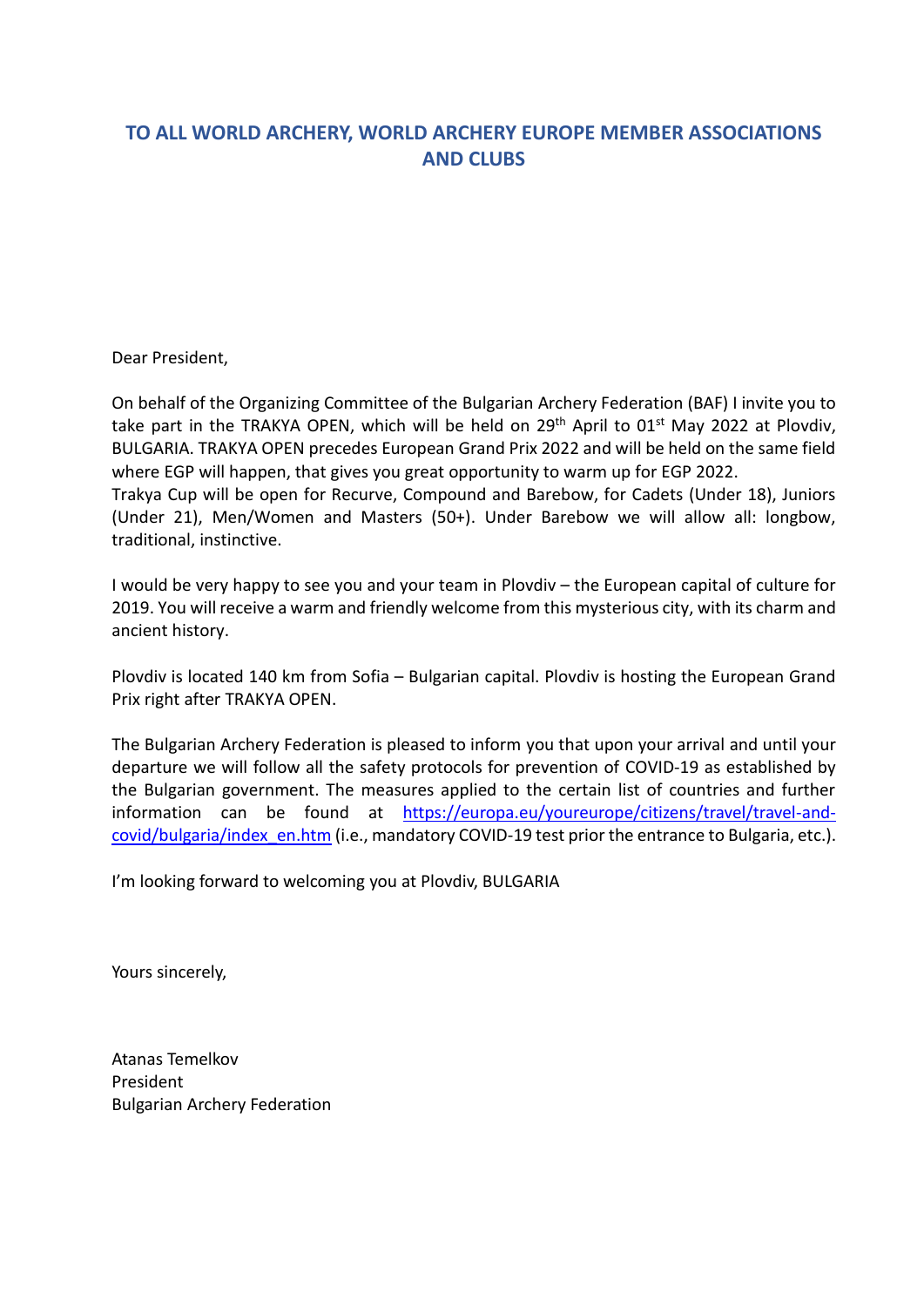#### **IMPORTANT DATES**

Please, find enclosed herein the documents concerning the registration, organization and participation for this event. We kindly ask you to reply within the stated deadlines:

| <b>O</b> Preliminary Entries  | 07/03/2022 |
|-------------------------------|------------|
| Hotel Reservation Form        | 07/03/2022 |
| Transportation & Flights Form | 07/03/2022 |
| Budget Form and payment due   | 11/04/2022 |
| <b>O</b> Final Entries Form   | 11/04/2022 |

#### **PRELIMINARY PROGRAM**

| DAY 0            | Thursday<br>28/04/2022 | Arrival of participant                                                                                                                                                                                                                                                                         |  |  |
|------------------|------------------------|------------------------------------------------------------------------------------------------------------------------------------------------------------------------------------------------------------------------------------------------------------------------------------------------|--|--|
| DAY <sub>1</sub> | Friday<br>29/04/2022   | Arrival of participant<br>Unofficial practice available (practice field)<br>15:00<br>Registration<br><b>Practice Session on official field</b><br>16:00                                                                                                                                        |  |  |
| DAY <sub>2</sub> | Saturday<br>30/04/2022 | Unofficial practice available (practice field)<br>08:30<br>All categories Warm - up<br>Qualifications (In case of more than 180 archers,<br>09:30<br>second qualification session will take place at 14:30)<br>Individual Elimination all categories<br><b>Team Elimination all categories</b> |  |  |
| DAY 3            | Sunday<br>01/05/2022   | Unofficial practice available (practice field)<br><b>Individual Elimination</b><br>08:30<br><b>Individual Finals</b>                                                                                                                                                                           |  |  |

#### **NOTE:**

This preliminary program may change according to the number of participants. All changes of the program will be published and all the participants will be informed.

Practice field open all days starting 28 April - 14:30 h.

Max 32 archers proceed to Elimination in each category

Max 16 teams/mixed teams proceed to Elimination in each category

Rule for 50%+1 matches with oponent will be applied for starting first elimination

(20 archers -> 16 will qualify to elimination, first elimination round is 1/8,

13 archers -> 13 will qualify to elimination, first elimination round is 1/8)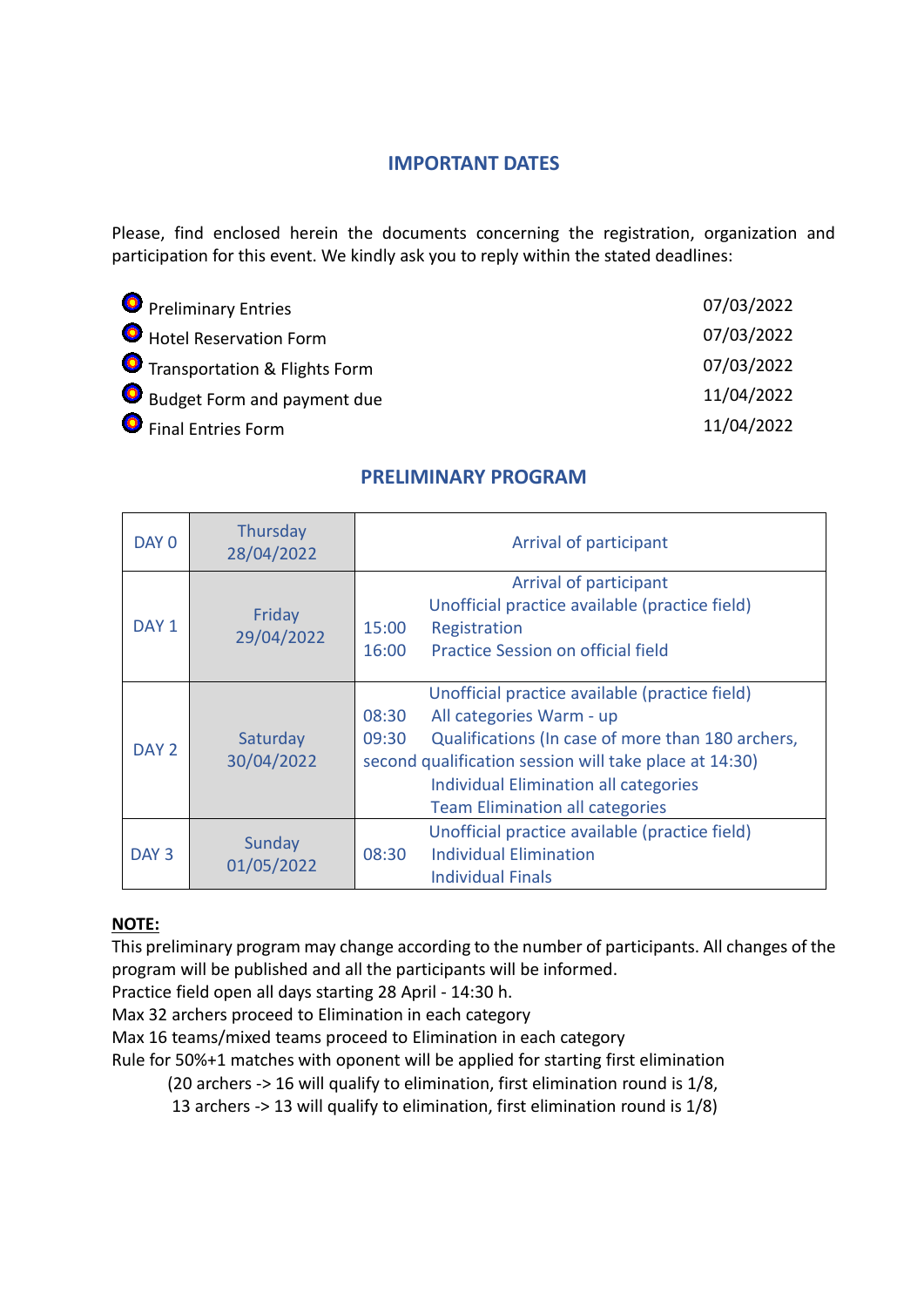#### **PRELIMINARY ENTRY FORM**

*RETURN TO: BULGARIAN ARCHERY FEDERATION by e-mail at address: bfsl@abv.bg RETURN AT LATEST:* **07/03/2022**

NAME OF MEMBER ASSOCIATION:

#### NUMBER OF COMPETITORS

|                            | <b>RECURVE</b> | <b>COMPOUND</b> | <b>BAREBOW</b> |
|----------------------------|----------------|-----------------|----------------|
| <b>MASTERS MEN</b>         |                |                 |                |
| <b>MASTERS WOMEN</b>       |                |                 |                |
| <b>MEN</b>                 |                |                 |                |
| <b>WOMEN</b>               |                |                 |                |
| <b>JUNIOR MEN</b>          |                |                 |                |
| <b>JUNIOR WOMEN</b>        |                |                 |                |
| <b>CADET MEN</b>           |                |                 |                |
| <b>CADET WOMEN</b>         |                |                 |                |
| <b>NUMBER OF OFFICIALS</b> |                |                 |                |

Date: Channel Controller Controller Controller Controller Controller Controller Controller Controller Controller Controller Controller Controller Controller Controller Controller Controller Controller Controller Controller

Signature:<br>President / Secretary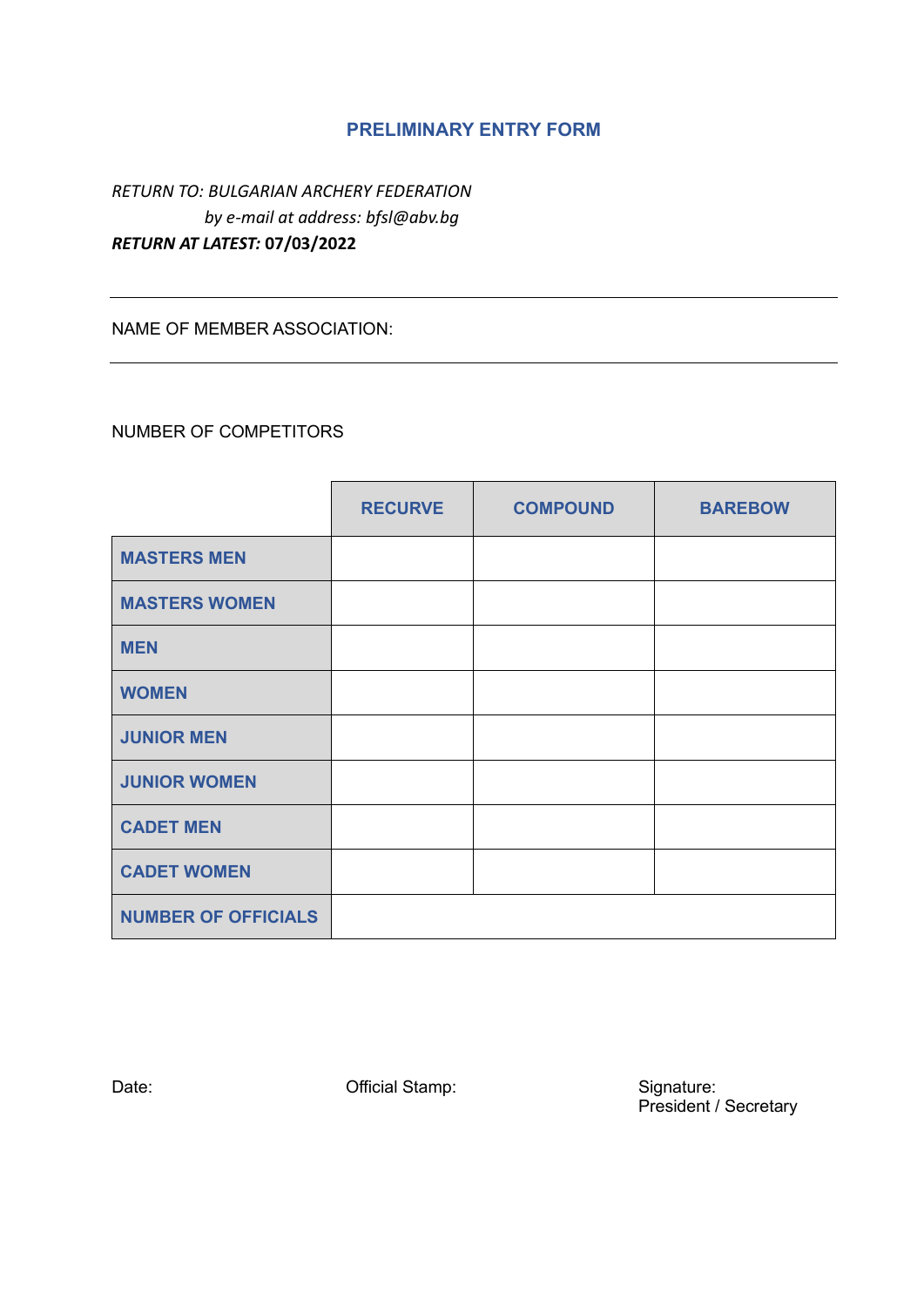#### **ACCOMMODATION & GENERAL INFORMATION**

#### **GRAND HOTEL PLOVDIV**

| <b>HOTEL</b>               | <b>CATEGORY</b> | Single room     | Double room |
|----------------------------|-----------------|-----------------|-------------|
| <b>GRAND HOTEL PLOVDIV</b> | A ****          | $119 \text{ E}$ | 198€        |



Note: Please refer to the Accommodation pages below for detailed hotel information. Ensure that you complete all the necessary forms by the specified dates. For detailed payment, instructions see below. Participants, who will decide to book their accommodation in non-official hotels, will have to pay DOUBLE ENTRY FEE penalty and the LOC will not be responsible for the local transportation (from the non – official Hotel to the venue). Transport for these teams will be provided only from/to the airports. In addition, it is not possible to distribute any information at the non-official hotels.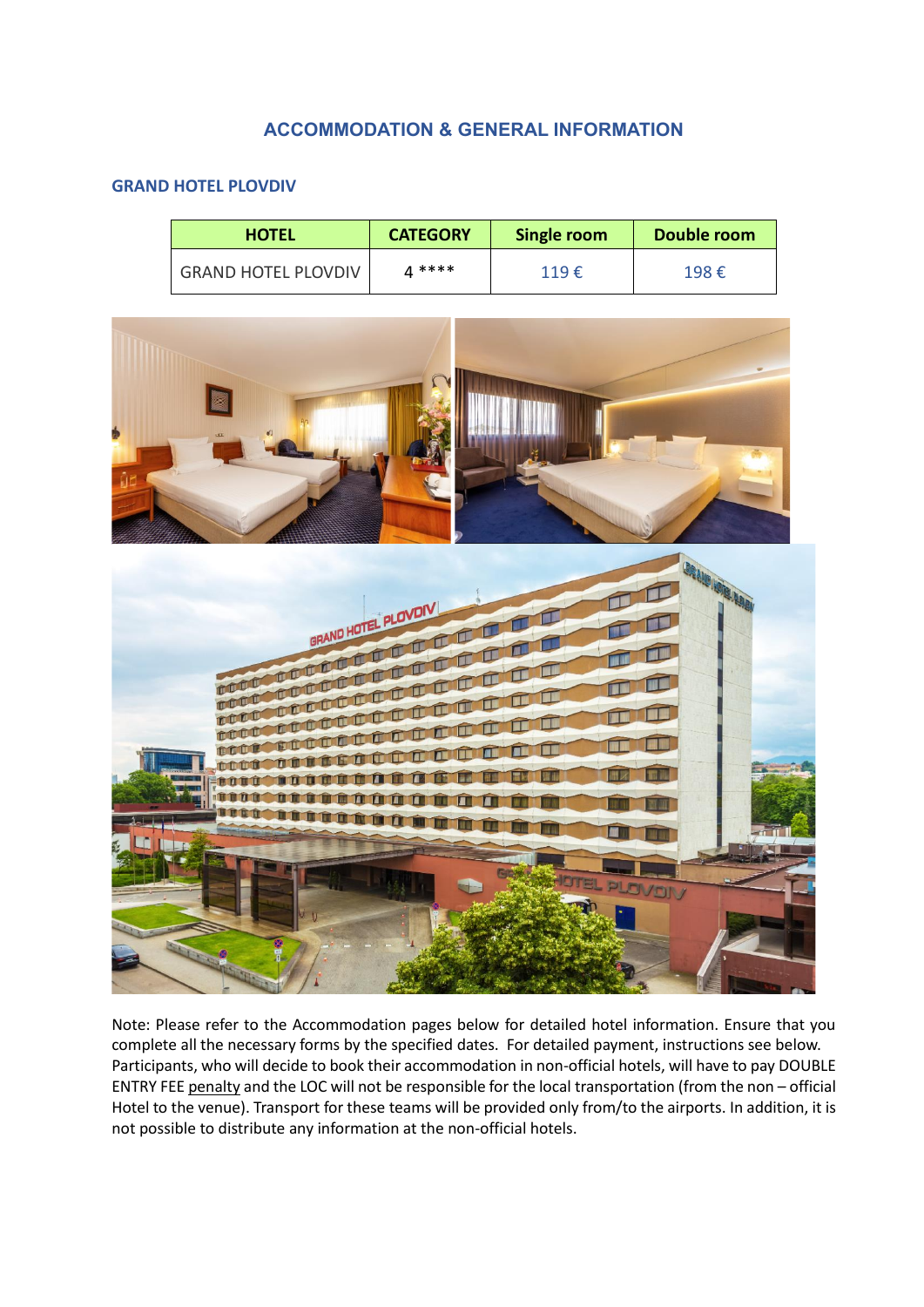#### **PARK HOTEL PLOVDIV**

| <b>HOTEL</b>              | <b>CATEGORY</b> | Single room    | Double room |
|---------------------------|-----------------|----------------|-------------|
| <b>PARK HOTEL PLOVDIV</b> | $2***$          | 109 $\epsilon$ | 178€        |



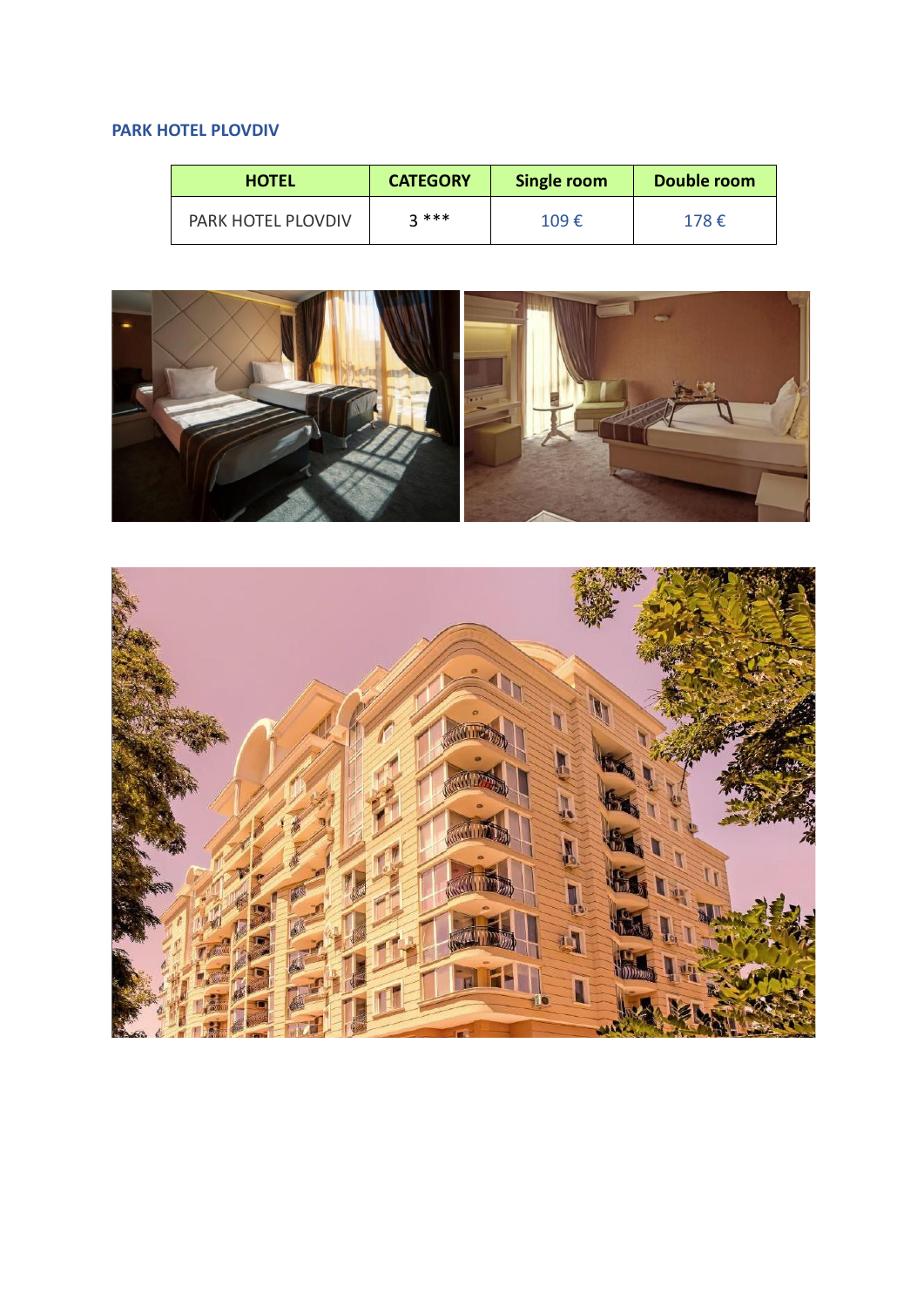#### **HOTEL RESERVATION FORM**

*RETURN TO: BULGARIAN ARCHERY FEDERATION by e-mail at address: bfsl@abv.bg RETURN AT LATEST:* **07/03/2022**

#### **\*For those who will participate in EGP 2022, Hotel reservation could be done through WAREOS, with the reservation for EGP Plovdiv 2022!**

| Country/Team from : ______ |               |              |
|----------------------------|---------------|--------------|
| Hotel                      | ٠             |              |
| <b>Arrival Date</b>        | $\mathcal{L}$ | (DD/MM/YYYY) |
| Departure Date             | ٠             | (DD/MM/YYYY) |

Number of Rooms:

| Type of room                 | Nr. of rooms | Price per room | Total price |
|------------------------------|--------------|----------------|-------------|
| Singles                      |              |                |             |
| <b>Doubles</b>               |              |                |             |
| Total cost for accommodation |              |                |             |

Date: \_\_\_\_\_\_\_\_\_\_\_\_\_\_\_\_\_\_\_ (DD/MM/YYYY)

Signature President / Secretary General: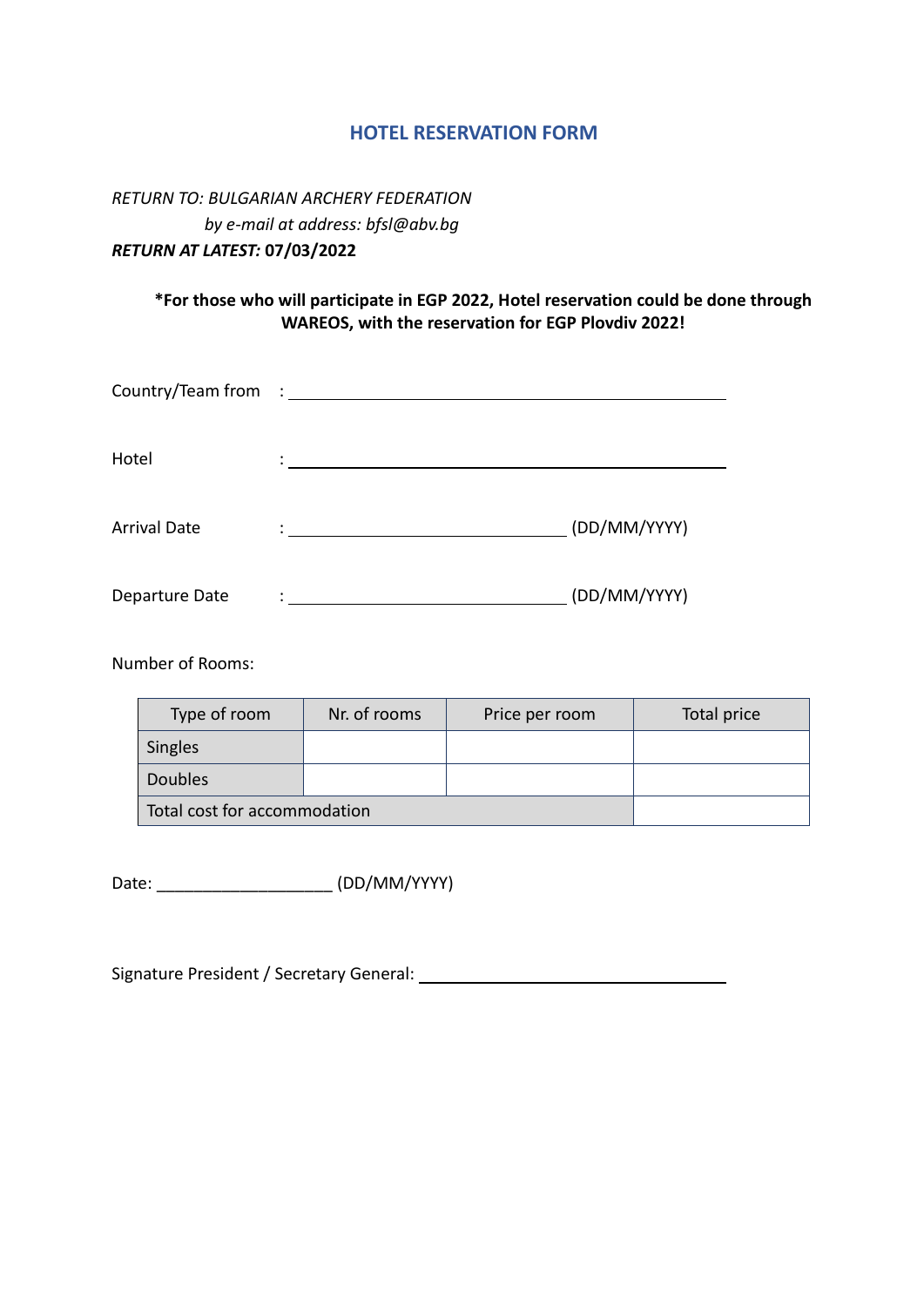### **TRANSPORTATION & FLIGHTS FORM**

| RETURN TO: BULGARIAN ARCHERY FEDERATION                                          |                                   |                                                                                                     |  |
|----------------------------------------------------------------------------------|-----------------------------------|-----------------------------------------------------------------------------------------------------|--|
|                                                                                  | by e-mail at address: bfsl@abv.bg |                                                                                                     |  |
| RETURN AT LATEST: 11/04/2022                                                     |                                   |                                                                                                     |  |
|                                                                                  |                                   |                                                                                                     |  |
| Country/Team from: ______________________                                        |                                   |                                                                                                     |  |
| Number of passengers: ________________________ persons                           |                                   |                                                                                                     |  |
| <b>Arrival information</b>                                                       |                                   |                                                                                                     |  |
| We will arrive by plane:                                                         |                                   |                                                                                                     |  |
| Airport: ___________________________  Flight Nr: _________________________       |                                   |                                                                                                     |  |
|                                                                                  |                                   | Date: ______________________(DD/MM/YYYY) Arrival Time: _________________________                    |  |
|                                                                                  |                                   | We will arrive in ________________________ International Airport by: ______________________________ |  |
|                                                                                  |                                   |                                                                                                     |  |
| <b>Departure information</b>                                                     |                                   |                                                                                                     |  |
| We will depart by plane:                                                         |                                   |                                                                                                     |  |
| Airport: ____________________________  Flight Nr: ______________________________ |                                   |                                                                                                     |  |
|                                                                                  |                                   | Date: ______________________(DD/MM/YYYY) Departure Time: _______________________                    |  |
|                                                                                  |                                   | We will depart from ______________________ International Airport by: __________________             |  |
|                                                                                  |                                   |                                                                                                     |  |
|                                                                                  |                                   |                                                                                                     |  |
|                                                                                  |                                   |                                                                                                     |  |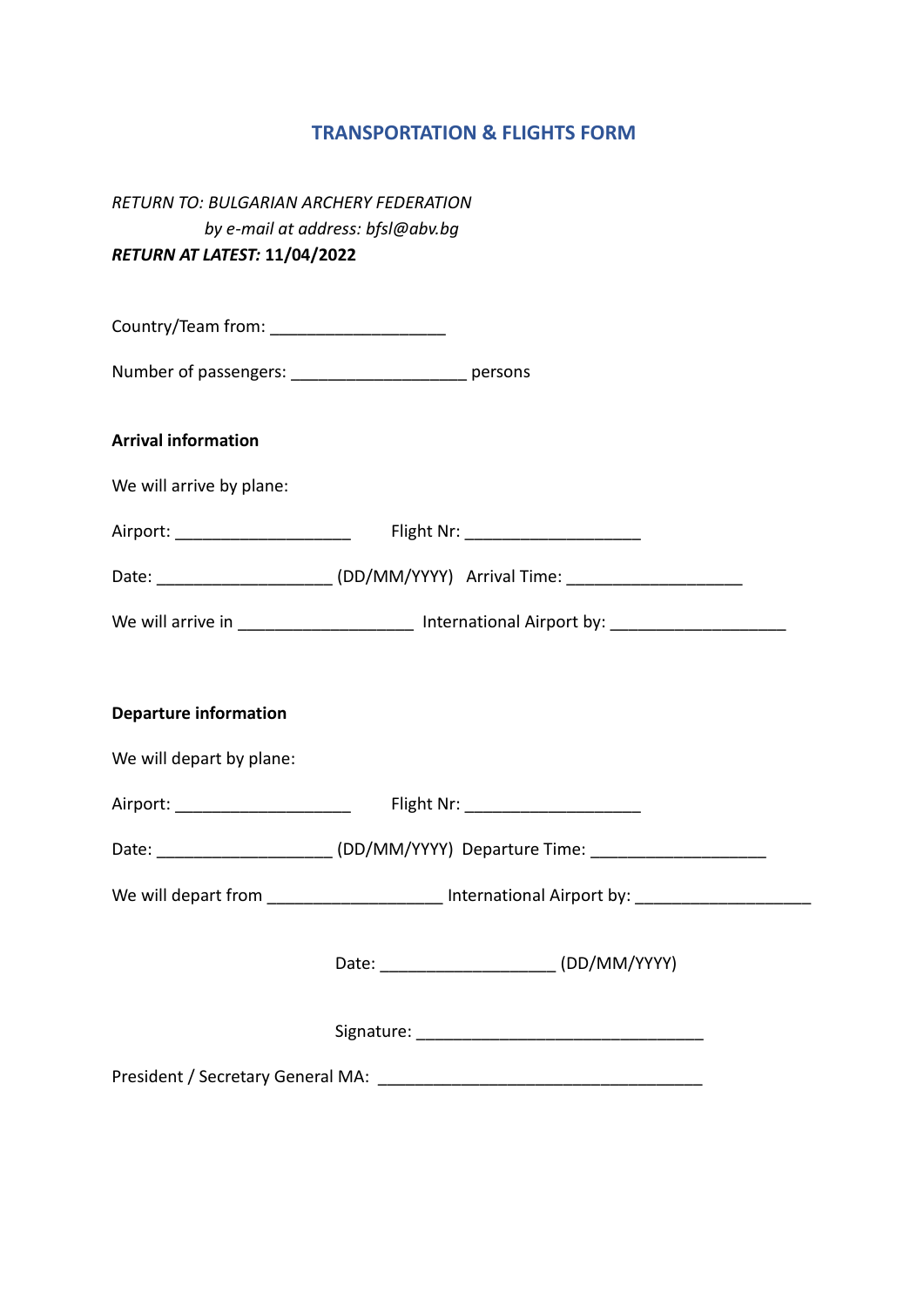#### **ENTRY FEES AND TRANSPORTATION FEES**

Total entry fees and the total transportation fee will be paid to the LOC cash upon arrival at the accreditation desk or via bank transfer to the account number below:

| Account name | : BULGARIAN ARCHERY FEDERATION                   |
|--------------|--------------------------------------------------|
| Bank         | : FIRST INVESTMENT BANK                          |
| Swift BIC    | : FINVBGSF                                       |
| IBAN         | : BG13FINV91501203792590                         |
| ADDRESS:     | : 37, Dragan Tsankov Blvd., 1797 Sofia, Bulgaria |

Note: Bank transfer fees and other charges will be bared by the applicant/sender.

#### **OFFICIAL ENTRY FEES:**

Individual: 35 euros/ per archer Team: free Mixed Team: free Official/Guests: free

#### **TRANSPORTATION FEES:**

Transportation from/to PLOVDIV Airport is **15 euros**/per person, one direction Transportation from/to SOFIA Airport is **40 euros**/per person, one direction The transportation between the hotel and the shooting field will be Free of Charge.

#### **IMPORTANT NOTICE FOR PARTICIPANTS WHO CHOOSE DIFFERENT HOTEL(S):**

Teams that arrange different accommodation from the official one will not be given any services outside the archery venue (1) and are responsible to obtain information on their own. Furthermore, they have to register at the OC accreditation office latest the day before the official practice. If participants do not register the day before, no changes will be made to the entry list.

All participants are requested to stay in our officials' hotels for our logistics purposes.

#### **PAYMENT POLICY FOR ACCOMODATION**

The **50%** deposit of the total amount for the hotel accommodation should be paid until **07/03/2022.** The balance payment is due by **11/04/2022.**

A balance invoice will be issued after payment.

#### **Payment for Bank Transfers**

| Account name                                                 | : BULGARIAN ARCHERY FEDERATION |  |  |
|--------------------------------------------------------------|--------------------------------|--|--|
| Bank                                                         | : FIRST INVESTMENT BANK        |  |  |
| Swift BIC                                                    | : FINVBGSF                     |  |  |
| <b>IBAN</b>                                                  | : BG13FINV91501203792590       |  |  |
| Note: Bank transfer fee is under the sender's responsibility |                                |  |  |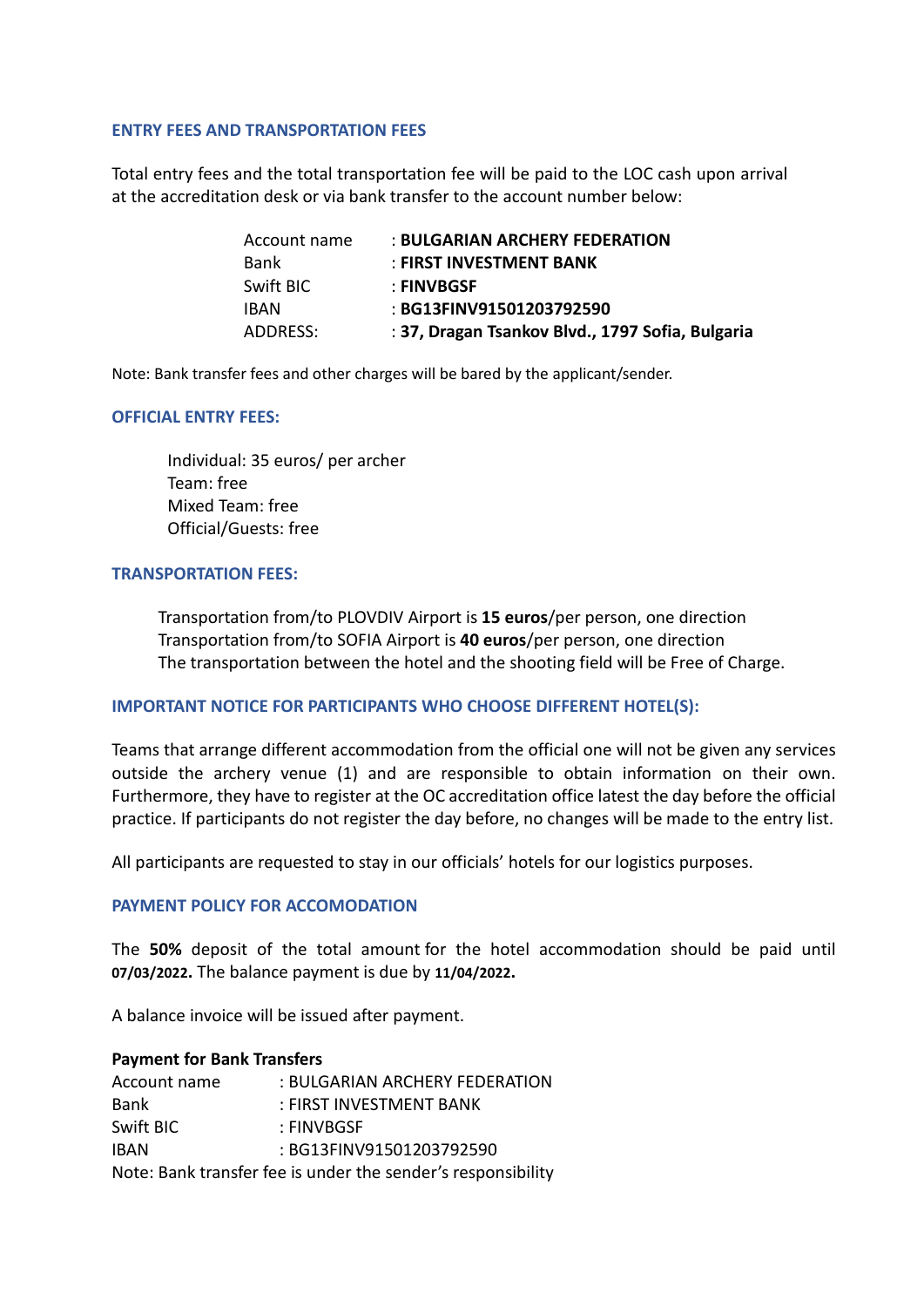#### **BUDGET FORM**

#### *RETURN TO: BULGARIAN ARCHERY FEDERATION by e-mail at address: bfsl@abv.bg RETURN AT LATEST:* **11/04/2022**

| <b>Member Association:</b> |  |
|----------------------------|--|
| Contact person:            |  |
| Telephone:                 |  |
| Mobile:                    |  |
| E-mail:                    |  |

|                                | Number           | Cost         | Total  |
|--------------------------------|------------------|--------------|--------|
| Individuals Entry fee          |                  | € 35         | €      |
| Officials Entry fee            |                  |              | €      |
| Total entry fees (A)           |                  |              | €      |
| Transportation Total (B)       | Plovdiv<br>Sofia | € 80<br>€ 30 | €<br>€ |
|                                |                  |              | €      |
| <b>Total Accommodation (C)</b> |                  |              |        |
| Grand Total (A+B+C)            |                  |              | €      |

#### **Method of Payment**

Total entry fees transportation fees and banquet fees will be paid to the OC cash upon arrival at the accreditation desk or via bank transfer to the account number below:

#### **Payment for Bank Transfers**

| Account name | : BULGARIAN ARCHERY FEDERATION                               |
|--------------|--------------------------------------------------------------|
| Bank         | : FIRST INVESTMENT BANK                                      |
| Swift BIC    | : FINVBGSF                                                   |
| <b>IBAN</b>  | : BG13FINV91501203792590                                     |
|              | Note: Bank transfer fee is under the sender's responsibility |

Date: \_\_\_\_\_\_\_\_\_\_\_\_\_\_\_\_\_\_\_

President/Secretary General: \_\_\_\_\_\_\_\_\_\_\_\_\_\_\_\_\_\_\_\_\_\_\_\_\_\_\_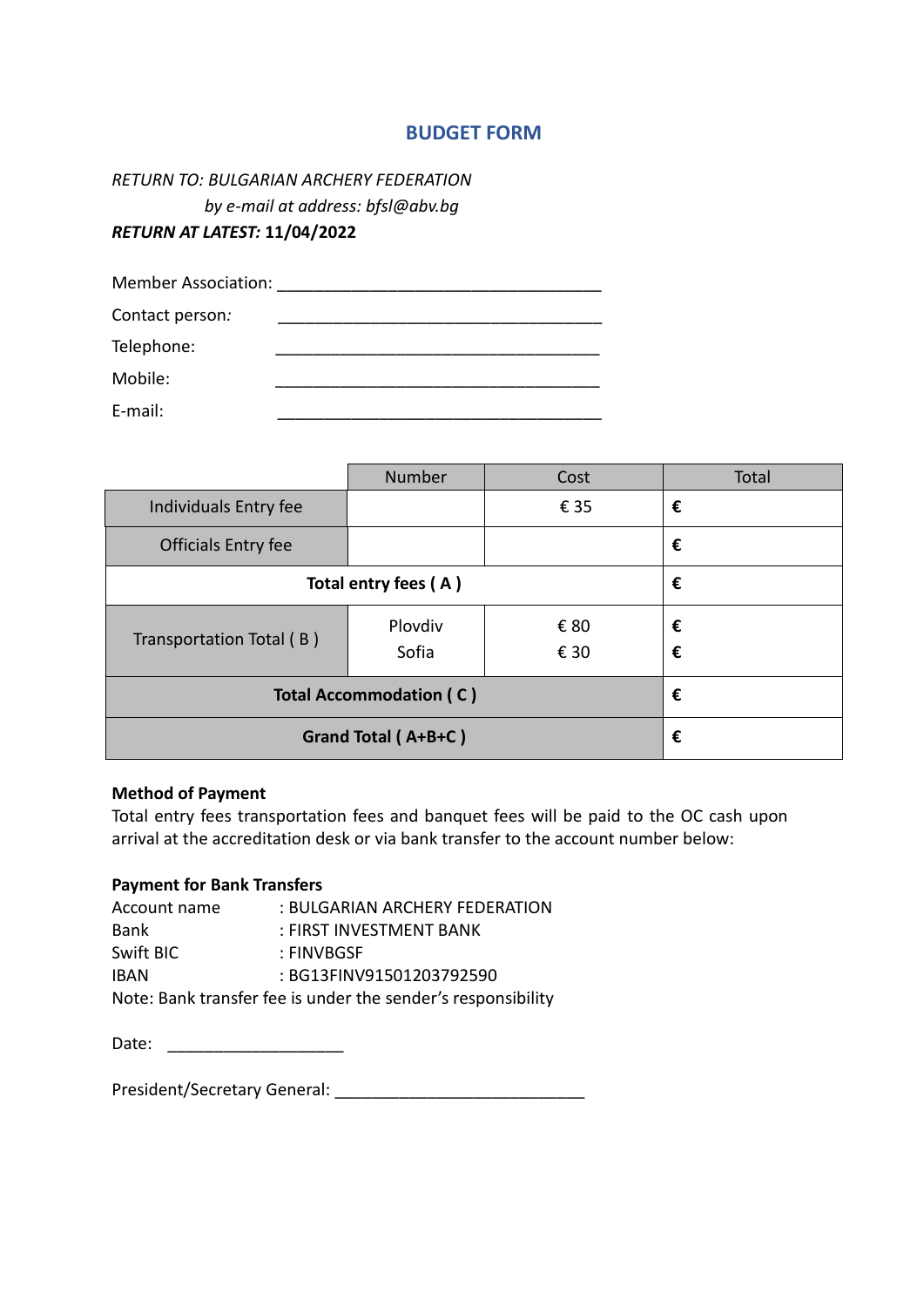#### **FINAL ENTRY FORM**

#### *RETURN TO: BULGARIAN ARCHERY FEDERATION by e-mail at address: bfsl@abv.bg RETURN AT LATEST:* **11/04/2022**

NAME OF MEMBER ASSOCIATION: \_\_\_\_\_\_\_\_\_\_\_\_\_\_\_\_\_\_\_\_\_\_\_\_\_\_\_\_\_\_\_\_\_\_\_\_\_\_\_\_\_\_\_\_\_\_\_

| <b>RECURVE MASTERS Men</b> |  | <b>RECURVE MASTERS Women</b> |  |  |
|----------------------------|--|------------------------------|--|--|
|                            |  |                              |  |  |
|                            |  |                              |  |  |
|                            |  | э                            |  |  |
|                            |  | 4                            |  |  |

#### **RECURVE Men** RECURVE Women

| э | э |  |
|---|---|--|
|   | 4 |  |

|   | <b>RECURVE JUNIOR Men</b> | <b>RECURVE JUNIOR Women</b> |  |
|---|---------------------------|-----------------------------|--|
|   |                           |                             |  |
| п |                           | -                           |  |
| э |                           | 3                           |  |
|   |                           | $\mathbf{a}$                |  |

|   | <b>RECURVE CADET Men</b> | <b>RECURVE CADET Women</b> |  |
|---|--------------------------|----------------------------|--|
|   |                          |                            |  |
|   |                          | п                          |  |
| э |                          | э                          |  |
| Δ |                          | Δ                          |  |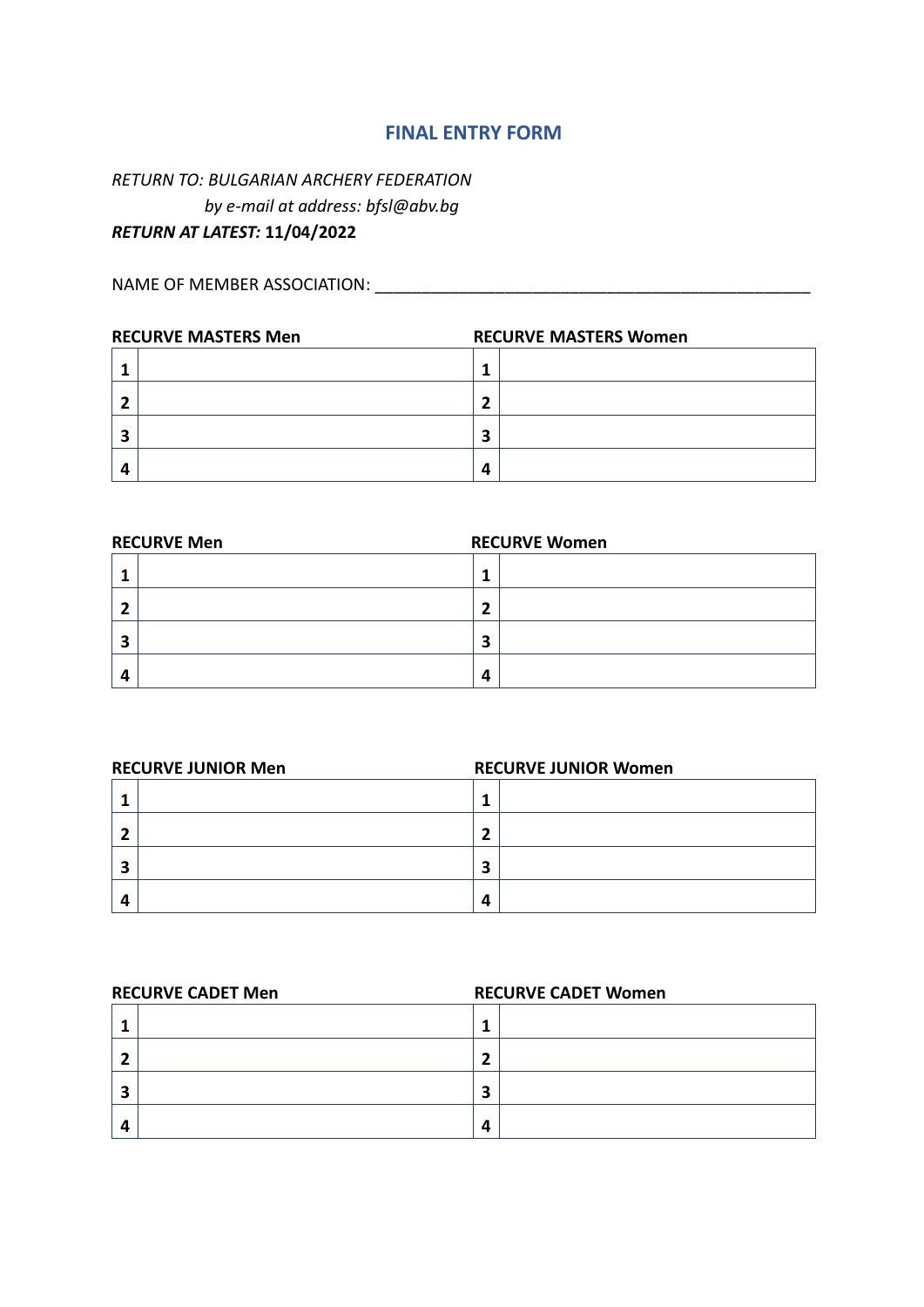| <b>COMPOUND MASTERS Men</b> | <b>COMPOUND MASTERS Women</b> |
|-----------------------------|-------------------------------|
|                             |                               |
|                             |                               |
|                             | э<br>Р                        |
|                             | 4                             |

## **COMPOUND Men COMPOUND Women 1 2 3 4**

|        | <b>COMPOUND JUNIOR Men</b> | <b>COMPOUND JUNIOR Women</b> |  |
|--------|----------------------------|------------------------------|--|
|        |                            |                              |  |
|        |                            | -1                           |  |
| э<br>P |                            | э                            |  |
|        |                            | 4                            |  |

|   | <b>COMPOUND CADET Men</b> | <b>COMPOUND CADET Women</b> |  |
|---|---------------------------|-----------------------------|--|
|   |                           |                             |  |
|   |                           | 7                           |  |
| э |                           | 3                           |  |
|   |                           | 4                           |  |

| <b>BAREBOW MASTERS Men</b> |  | <b>BAREBOW MASTERS Women</b> |  |  |
|----------------------------|--|------------------------------|--|--|
|                            |  |                              |  |  |
|                            |  | 7                            |  |  |
| э                          |  | 3                            |  |  |
|                            |  | 4                            |  |  |